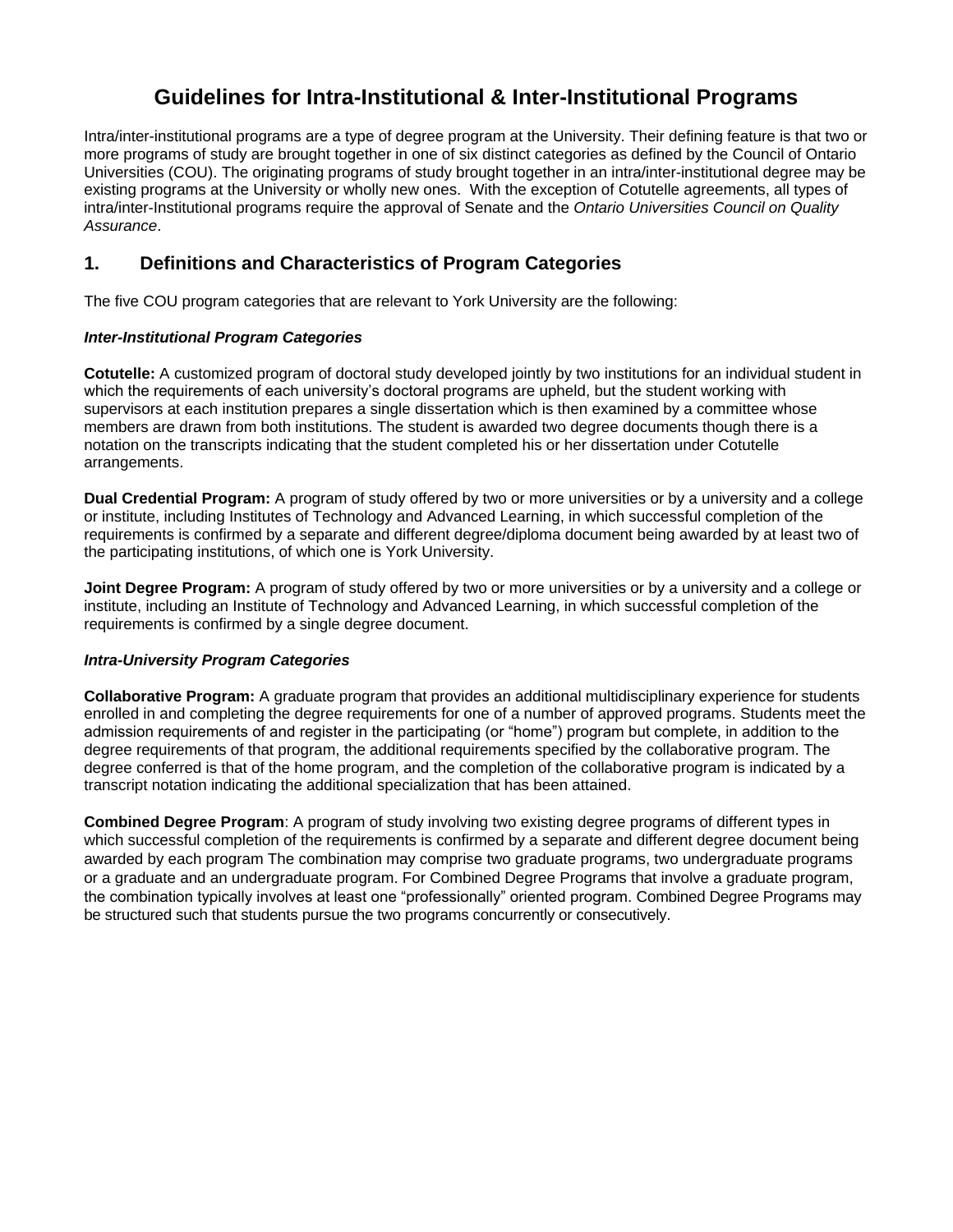## **2. Principles Guiding Intra/Inter-Institutional Programs**

The following overarching principles should guide the development of intra/inter-institutional programs.

- a. The combination or integration of independent programs should create a high quality, innovative disciplinary or interdisciplinary program of study that provides enhanced opportunities for students.
- b. There should be consistency with University and Faculty academic standards and regulations.
- c. An intra/inter-institutional degree program is distinguished from the consecutive or concurrent completion of two independent programs by a distinct program structure and/or modified requirements relative to the independent programs (e.g., shorter completion time than independently completing both of the two programs; study abroad at a partner institution: reconciliation of equivalent quantitative credits/recognition of unique qualitative aspects of the program).
- d. The UDDLES/GDLES of Dual Credential and Combined degree programs must satisfy the degree level expectations of each of the originating programs and include a qualitative<sup>1</sup> and/or quantitative value-added element unique to the Dual/Combined program that distinguishes it from the originating programs.
- e. In all instances, even those involving existing programs, Joint Degree Programs are considered new programs, and thus must include the development of UDDLES/GDLES specific to the Joint Degree Program.
- f. The initiative should support unit/Faculty/University academic plans and priorities, and be premised on a complementary educational philosophy between the participating programs/institutions.
- g. The collaboration with peer institutions should enhance York University's reputation.

## **3. Procedures for the Review and Approval of Intra/Inter-Institutional Programs**

Procedures for the review and approval of intra/inter-institutional degree programs vary according to the category of program.

| <b>Program Category</b>                           | <b>IQAP Procedures</b>                               |
|---------------------------------------------------|------------------------------------------------------|
| <b>Inter-Institutional Degrees</b>                |                                                      |
| Cotutelle                                         | Checklist for Establishing a Cotutelle Agreement     |
| Dual Credential Program-existing parent program   | <b>Expedited Approval for Dual/Combined Programs</b> |
| Dual Credential Program - new parent program      | Protocol for New Program Approvals                   |
| Joint Degree Program                              | Protocol for New Program Approvals                   |
| <b>Intra-University Degrees</b>                   |                                                      |
| Collaborative Program - existing parent program   | <b>Expedited Approval for Collaborative Programs</b> |
| Collaborative Program - new parent program        | Protocol for New Program Approvals                   |
| Combined Degree Program - existing parent program | Expedited Approval for Dual/Combined Programs        |
| Combined Degree Program- new parent program       | Protocol for New Program Approvals                   |

 $\overline{a}$ 

<sup>&</sup>lt;sup>1</sup> For example, one or more of: exposure to different perspectives, pedagogical approaches, learning environments, cultures, study in a new language, etc that enhance the learning outcomes of the program.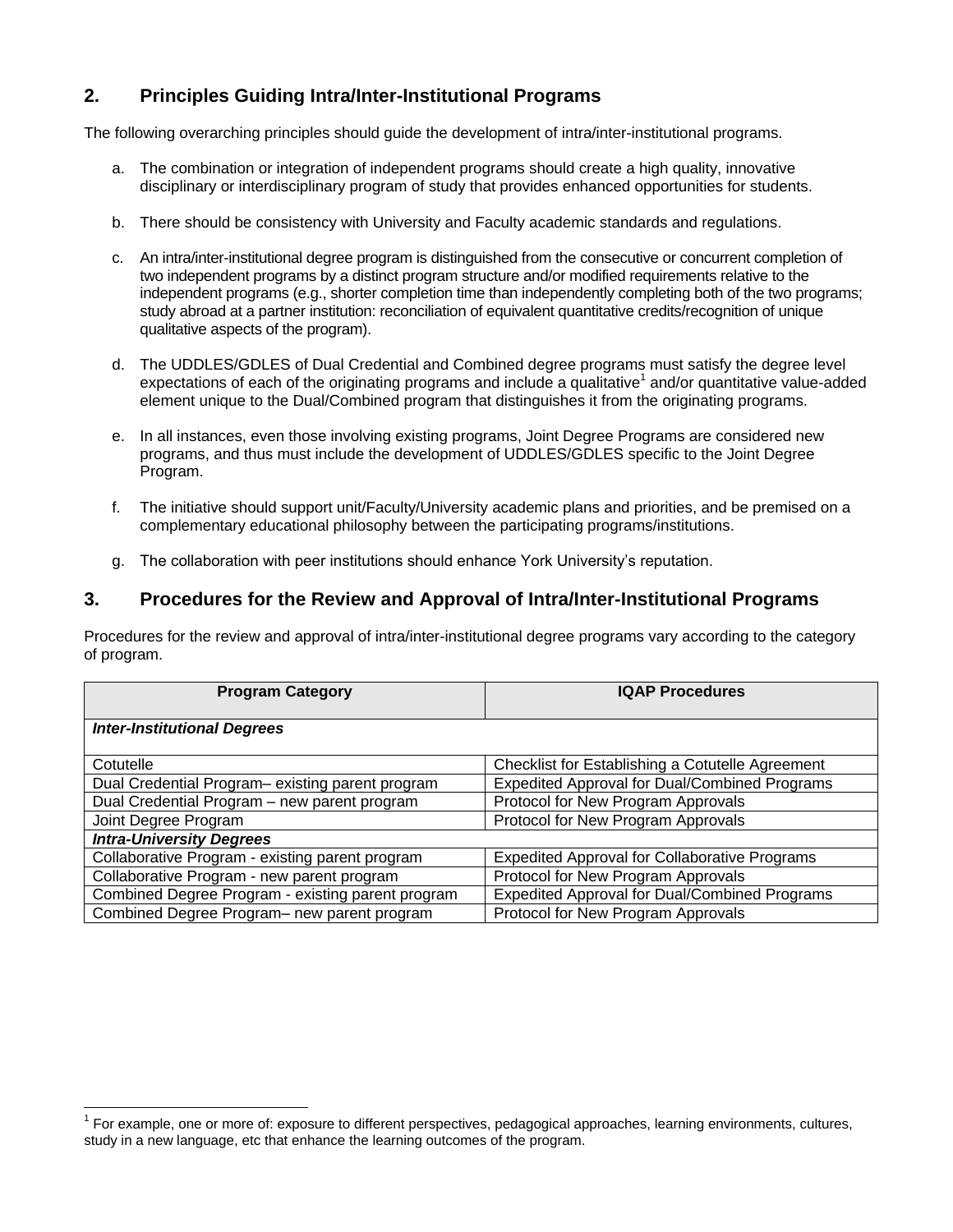## **4. Criteria for the Review and Approval of Intra/Inter-Institutional Programs**

## **4.1. Identifying the Applicable Criteria**

There are five applicable categories of intra/inter-institutional degrees at York. The criteria for the approval of the programs depend on the whether:

- the parent program(s) is an existing or new one(s) at the University
- the category of program will follow Expedited Approval procedures or the Protocol for New Program Approval procedures
- the category of program has existing approval criteria and approval procedures in place

Accordingly, the criteria that will apply to each program category are as follows:

| <b>Program Category</b>                           | <b>Applicable Criteria</b>                       |
|---------------------------------------------------|--------------------------------------------------|
| <b>Inter-Institutional Degrees</b>                |                                                  |
|                                                   |                                                  |
| Cotutelle                                         | Checklist for Establishing a Cotutelle Agreement |
| Dual Credential Program - existing parent program | <b>Expedited Approval Evaluation Criteria</b>    |
| Dual Credential Program - new parent program      | New Program Evaluation Criteria*                 |
| Joint Degree Program                              | New Program Evaluation Criteria*                 |
|                                                   |                                                  |
| <b>Intra-University Degrees</b>                   |                                                  |
| Collaborative Program - existing parent program   | <b>Expedited Approval Evaluation Criteria</b>    |
| Collaborative Program - new parent program        | New Program Evaluation Criteria*                 |
| Combined Degree Program-existing parent program   | <b>Expedited Approval Evaluation Criteria</b>    |
| Combined Degree Program- new parent program       | New Program Evaluation Criteria*                 |

**\***Including information set out in the *Appendix to the New Program Evaluation Criteria Pertaining to Intra/Inter-Institutional Degrees.*

## **4.2 The Evaluation Criteria**

## *4.2.1 New Program Evaluation Criteria*

The *New Program Evaluation Criteria* and Proposal Template for New Undergraduate and Graduate Degree programs are included in the Senate Quality Assurance Handbook.

## *4.2.2 Checklist for Establishing a Cotutelle Agreement*

The *Checklist for Establishing a Cotutelle Agreement* is provided below.

## *4.2.3 Expedited Approval Evaluation Criteria for Dual Credential and Combined Degree Programs*

If a proposed Dual Credential or Combined degree program is comprised of an existing program(s) at the University, there is no requirement for the full appraisal required for new programs. Such proposals will therefore be evaluated against the following *Expedited Approval Evaluation Criteria*.

## **(i) Objectives and Program Content**

- Alignment of the Dual/Combined program with the unit/faculty/university academic plans.
- Clarity and appropriateness of the degree requirements of the Dual/Combined program relative to the originating program's requirements.
- Demonstration that the program UUDLES/GDLES satisfy the University's established degree level expectations (i.e., for the BA, BSc, MA, JD etc.) and augment the originating program's UUDLES/GDLES to reflect the qualitative and quantitative elements unique to the Dual/Combined program.

## **(ii) Admission Requirements**

- Confirmation that the existing admission requirements for the parent program(s) remain appropriate for the Dual/Combined program's learning expectations and University degree level expectations; *or*
- Appropriateness of the unique admission requirements for the Dual/Combined program's learning expectations and University degree level expectation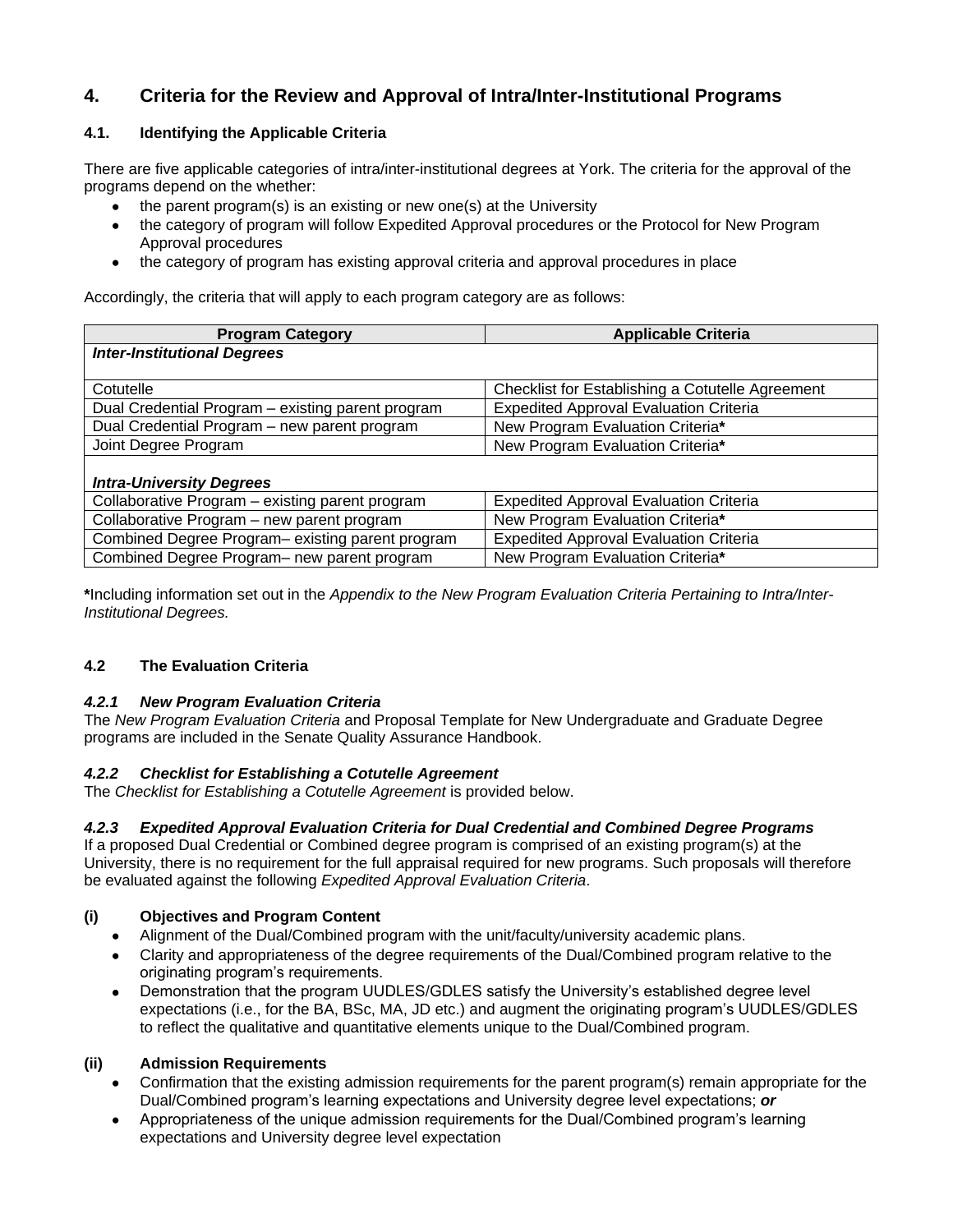## **(iii) Structure**

- Demonstration that the structure of the Dual/Combined program will meet the Program-level and Degreelevel learning expectations at York University, including major research requirements for research-focused graduate programs.
- Confirmation that the academic regulations of the originating program remain unchanged, or that proposed revisions are necessary and appropriate for the Dual/Combined program.
- For Dual/Combined programs that involve one or more graduate programs, a clear rationale for program length that ensures that the program requirements (including languages competencies and time abroad at partner institutions) can be reasonably completed within the proposed time period.
- For Dual Credential degree programs, confirmation that students will normally spend at least two terms at the partner institution $2$

## **(iv) Mode of Delivery**

- Confirmation that the mode of delivery is unchanged from the parent program(s), including at partner institutions for Dual Credential programs; *or*
- Appropriateness of the proposed mode(s) of delivery to meet the specified program learning expectations and University degree level expectations

## **(v) Assessment of Teaching and Learning**

- Confirmation that the methods for the assessment of student achievement of the Dual/Combined program learning expectations and University degree level expectations are substantially similar to the parent program; *or*
- Completeness of plans for documenting and demonstrating the level of performance of students, consistent with the University's established degree level expectations

## **(vi) Quality Indicators**

Confirmation that the faculty complement in the originating program(s) will be teaching and supervising students in the Dual/Combined program. For Dual/Combined programs that involve one or more graduate programs, the inclusion of a list of faculty appointed to the York graduate program denoting rank and appointment category for each.

## **(vii) Enrolment Projections and Resources**

- Indication of the demand and/or local/national/international community interest for the program
- Inclusion of enrolment projections, including first-year intake and the anticipated steady-state enrolment
- Confirmation that planned enrolments are within existing enrolment targets for the parent program(s) and confirmation from the Dean(s) and Office of the Vice-President Academic and Provost of the adequacy of existing human (administrative and faculty), physical and financial resources to support the program; *or*
- Confirmation from the Dean(s) and Office of the Vice-President Academic and Provost of the commitment of new resources to support and sustain the program
- Statements from:

 $\overline{a}$ 

-University Librarian confirming the adequacy of library holdings and support

-University Registrar confirming the implementation schedule and administrative arrangements.

-Relevant programs/units confirming consultation on the new program

For Dual/Combined programs that involve a graduate program, details regarding eligibility for financial assistance, where and as appropriate to the concerned program

## *4.2.4 Expedited Approval Evaluation Criteria for Collaborative Graduate Degree Programs*

Proposed Collaborative degree programs will be evaluated against the following criteria:

## **(i) Objectives and Program Content**

Consistency of the program with the unit/faculty/university academic plans;

 $2A$  minimum period of two terms abroad is deemed necessary to achieve the qualitative, value-added element of the learning expectations for dual credential degree programs. For programs where less than two terms abroad is proposed it must be demonstrated that the lesser amount of time is warranted by the program structure.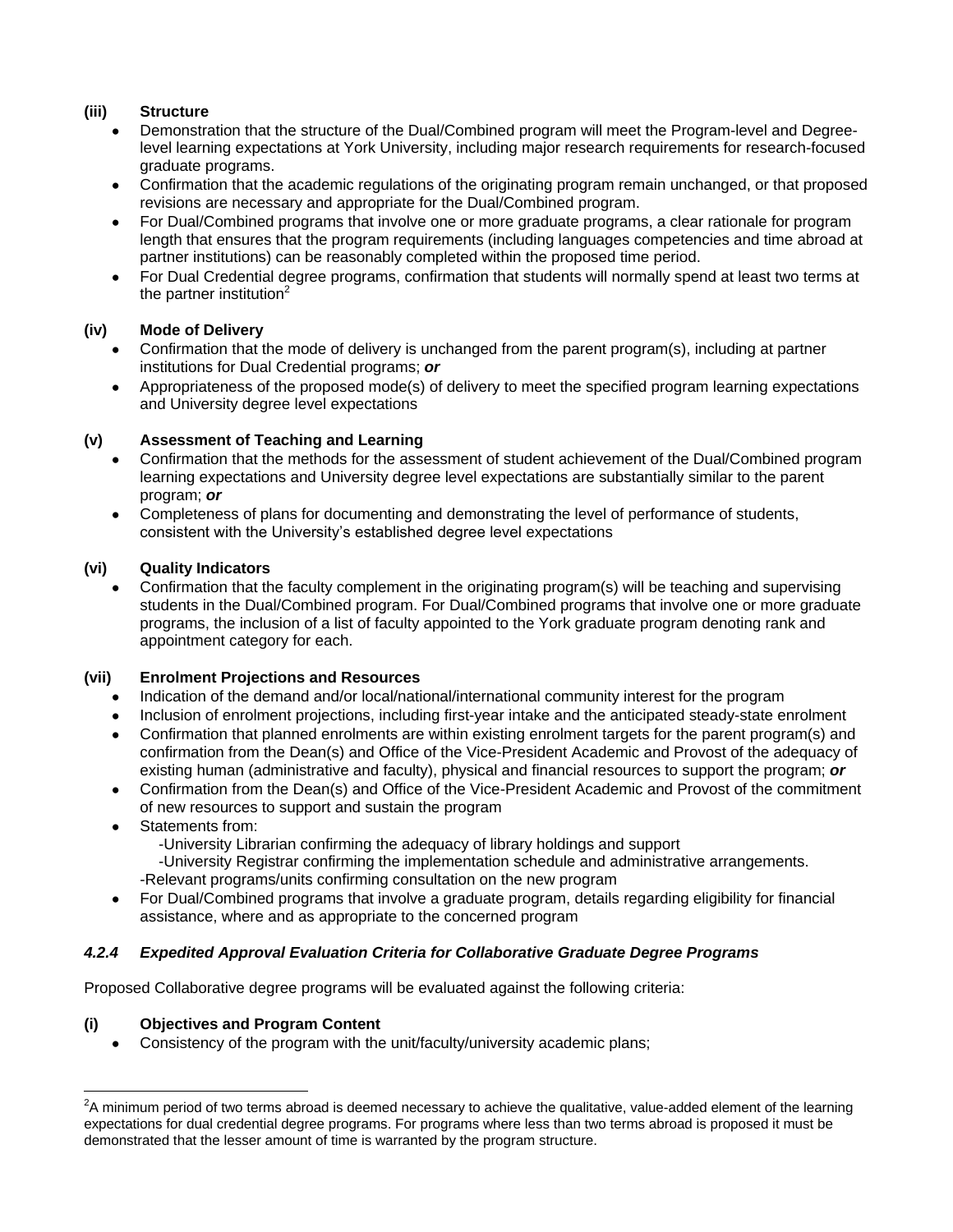- Clarity of the value the collaborative program adds to the educational experience that students obtain from the home program(s) (e.g., from additional course requirements, a unique multidisciplinary focus to the program)
- Clear and explicit requirements for the Collaborative program and the degree requirements for each participating home program, including the nature of the participation of each program. In home programs requiring a thesis/dissertation, confirmation that the topic will be relevant to the focus of the collaborative program;
- Clarity and appropriateness of the program learning expectations in meeting the University's Graduate  $\bullet$ Degree Level Expectations (GDLES)

## **(ii) Admission Requirements**

- Confirmation that the admission requirements for the home program(s) remain appropriate for the Collaborative program's learning expectations and University degree level expectations; *or*
- Appropriateness of the unique admission requirements for the Collaborative program's learning expectations and University degree level expectations

### **(iii) Structure**

- Confirmation that the Collaborative program provides some common learning experience for students that extends beyond that available to students in the home program(s) (e.g., a core course, an ongoing collaborative program seminar, etc.);
- Appropriateness of the structure of the Collaborative program to meet the program learning expectations and University degree level expectations, including major research requirements for research-focused graduate programs;
- Confirmation that the academic regulations are consistent with the home program, or are necessary and appropriate for the Collaborative program

### **(iv) Mode of Delivery**

- Confirmation that the mode of delivery is consistent with the home program(s); **or**
- Appropriateness of the mode of delivery to meet the specified Collaborative program learning expectations and University degree level expectations

## **(v) Assessment of Teaching and Learning**

- Confirmation that the methods for the assessment of student achievement of the Collaborative program learning expectations and University degree level expectations are substantially similar to the home program; *or*
- Completeness of plans for documenting and demonstrating the level of performance of students,  $\bullet$ consistent with the University's established degree level expectations

#### **(vi) Quality Indicators**

Confirmation of the core faculty members participating in the Collaborative program, including a list of faculty appointed to the York graduate program with their areas of research interests denoted.

#### **(vii) Enrolment Projections and Resources**

- Demonstrated demand and/or local/national/international community interest for the program
- Inclusion of enrolment projections
- Confirmation that planned enrolments are within existing enrolment targets for the home program and confirmation from the Dean(s) and Office of the Vice-President Academic and Provost of the adequacy of existing human (administrative and faculty), physical and financial resources to support the program; *or*
- Confirmation from the Dean(s) and Office of the Vice-President Academic and Provost of the commitment  $\bullet$ of new resources to support and sustain the program;
- Statements from:
	- -University Librarian confirming the adequacy of library holdings and support -University Registrar confirming the implementation schedule and administrative arrangements -Relevant programs confirming consultation on the new program